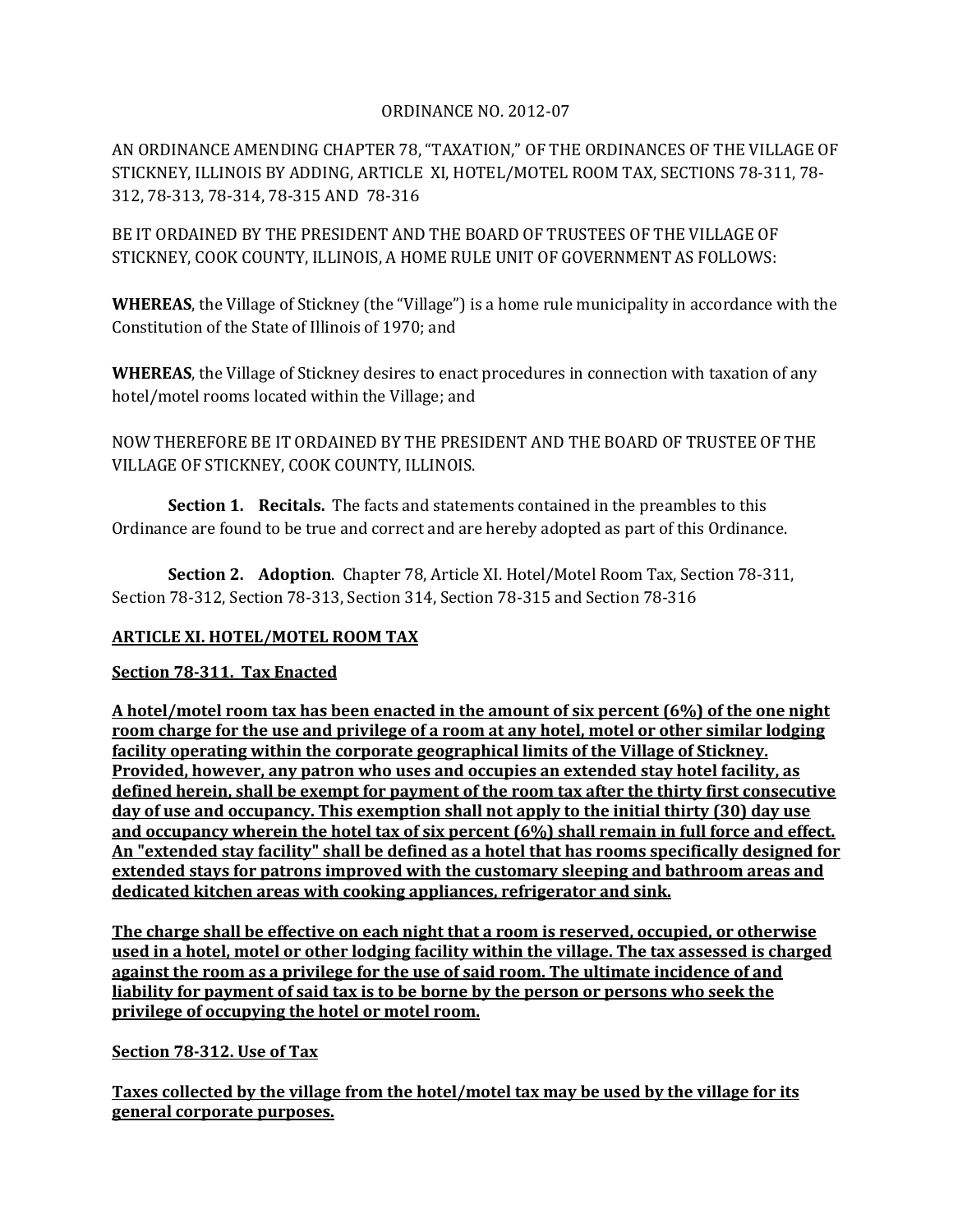### **Section 78-313. File Tax Return; Payment of Tax:**

**The person or persons who own a hotel or motel room within the village shall collect the tax from the person or persons who seek the privilege of occupying the hotel or motel room. The tax shall be paid to such person required to collect it as trustee for and on account of the village. The person or persons who own a hotel or motel room within the village shall file tax returns, in a form to be provided or approved by the village, reflecting tax receipts received with respect to each separate hotel or motel during each month. Remittance of the tax shall be made to the village treasurer on or before the twenty fifth day of the month for which the tax was due.**

**Notwithstanding the above provision, the first taxing period for the purpose of this chapter shall commence on April 1, 2012. All subsequent reporting periods shall be full calendar months. At the time of filing said tax returns, the persons required to collect the tax shall remit to the village treasurer all taxes due for the period to which the tax return applies.**

**If for any reason any tax is not paid when due, a penalty at the rate of one and one-half percent (11/2%) per thirty (30) day period, or portion thereof, from the date of delinquency shall be added and collected.**

**The village, by its treasurer, auditor, or other designated representative may, upon forty eight (48) hour written notice to the collector of said tax, examine the written records being kept by such person or perform whatever functions it deems as necessary to verify the collection of the tax or any amounts associated therewith.** 

**Section 78-314**. **Failure to Pay Taxes; Action Taken.**

**The tax herein imposed shall be in addition to all other taxes imposed by the village, or by any municipal corporation or political subdivision thereof.**

**Whenever any person shall fail to remit any tax as herein provided, the village attorney shall, upon request of the president of the village, bring or cause to be brought an action to enforce the remittance of said tax on behalf of the village in any court of competent jurisdiction.**

**Section 78-315. Patrons.**

**Any patron or guest who uses and occupies an extended stay hotel facility shall not be considered a resident of the Village of Stickney and shall be required to re-execute a written hotel occupancy agreement every thirty (30) days.** 

**Section 78-316. Chapter Review.**

**The terms and provisions of this chapter shall be reviewed by the municipal authorities on an annual basis. The village shall have the right to amend, alter or modify the terms and conditions as deemed appropriate and reasonable.**